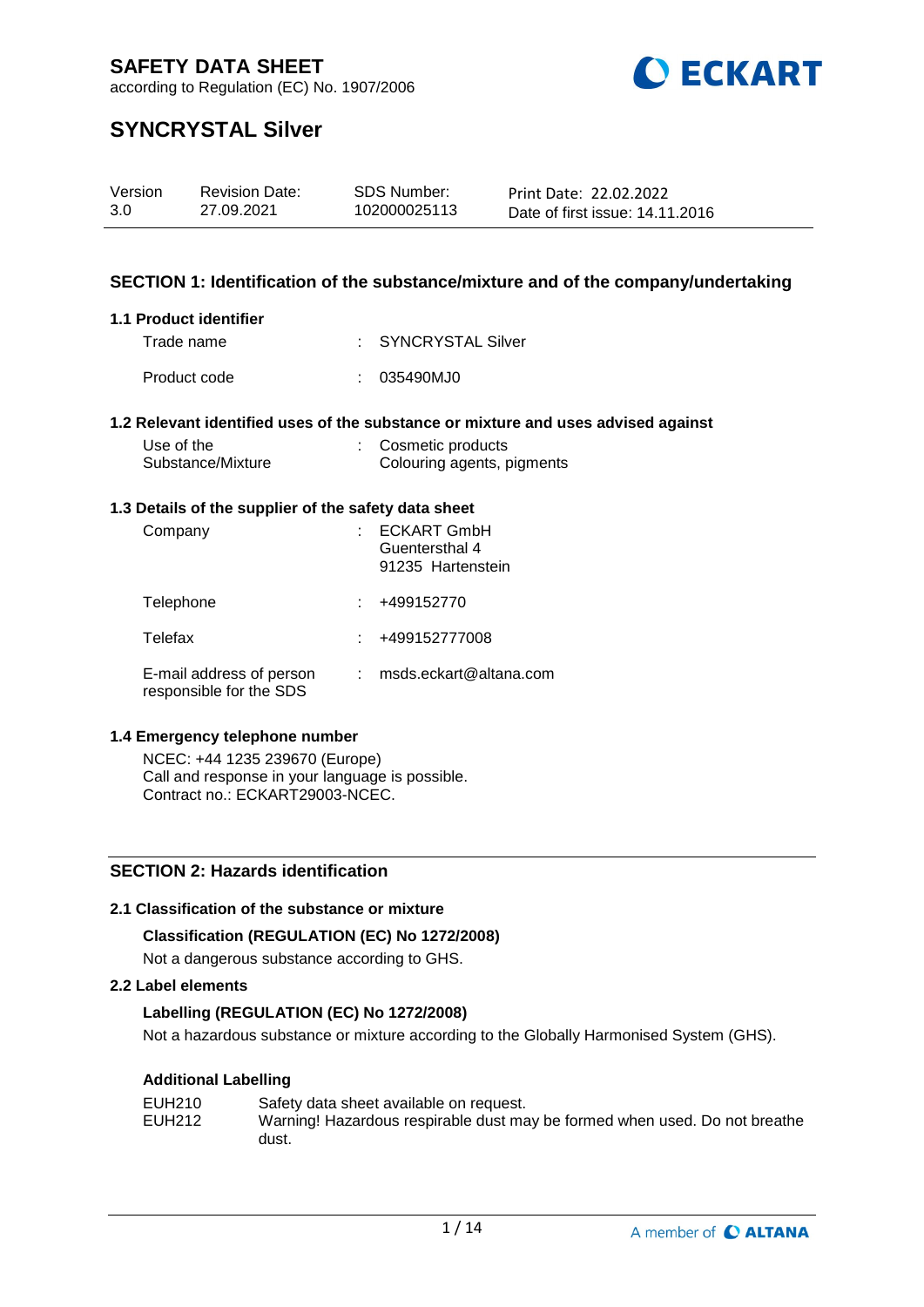

according to Regulation (EC) No. 1907/2006

# **SYNCRYSTAL Silver**

| Version | <b>Revision Date:</b> | SDS Number:  | Print Date: 22.02.2022          |
|---------|-----------------------|--------------|---------------------------------|
| 3.0     | 27.09.2021            | 102000025113 | Date of first issue: 14.11.2016 |

### **2.3 Other hazards**

This substance/mixture contains no components considered to be either persistent, bioaccumulative and toxic (PBT), or very persistent and very bioaccumulative (vPvB) at levels of 0.1% or higher.

### **SECTION 3: Composition/information on ingredients**

#### **3.2 Mixtures**

#### **Hazardous components**

| Chemical name                                    | CAS-No.<br>EC-No.          | Classification<br><b>REGULATION (EC)</b> | Concentration<br>(% w/w) |  |  |  |
|--------------------------------------------------|----------------------------|------------------------------------------|--------------------------|--|--|--|
|                                                  | Index-No.                  | No 1272/2008                             |                          |  |  |  |
|                                                  | <b>Registration number</b> |                                          |                          |  |  |  |
| Substances with a workplace exposure limit :     |                            |                                          |                          |  |  |  |
| Fluorphlogopite                                  | 12003-38-2                 |                                          | $>= 50 - 5 = 100$        |  |  |  |
| (Mg3K[AlF2O(SiO3)3])                             | 234-426-5                  |                                          |                          |  |  |  |
|                                                  | 01-2119971065-37           |                                          |                          |  |  |  |
| WEL substance:                                   |                            |                                          |                          |  |  |  |
| tin dioxide                                      | 18282-10-5                 |                                          | < 10                     |  |  |  |
|                                                  | 242-159-0                  |                                          |                          |  |  |  |
|                                                  |                            |                                          |                          |  |  |  |
| For explanation of abbreviations see section 16. |                            |                                          |                          |  |  |  |

### **SECTION 4: First aid measures**

### **4.1 Description of first aid measures**

| General advice          | No hazards which require special first aid measures.                                                                                |  |
|-------------------------|-------------------------------------------------------------------------------------------------------------------------------------|--|
|                         | Do not leave the victim unattended.                                                                                                 |  |
| If inhaled              | If unconscious, place in recovery position and seek medical<br>advice.<br>If symptoms persist, call a physician.                    |  |
|                         | If unconscious, place in recovery position and seek medical<br>advice.<br>If symptoms persist, call a physician.                    |  |
| In case of skin contact | Wash off with soap and water.                                                                                                       |  |
|                         | Wash off with soap and water.                                                                                                       |  |
| In case of eye contact  | : Remove contact lenses.<br>If eye irritation persists, consult a specialist.                                                       |  |
|                         | Remove contact lenses.<br>If eye irritation persists, consult a specialist.                                                         |  |
| If swallowed            | Keep respiratory tract clear.<br>Do not give milk or alcoholic beverages.<br>Never give anything by mouth to an unconscious person. |  |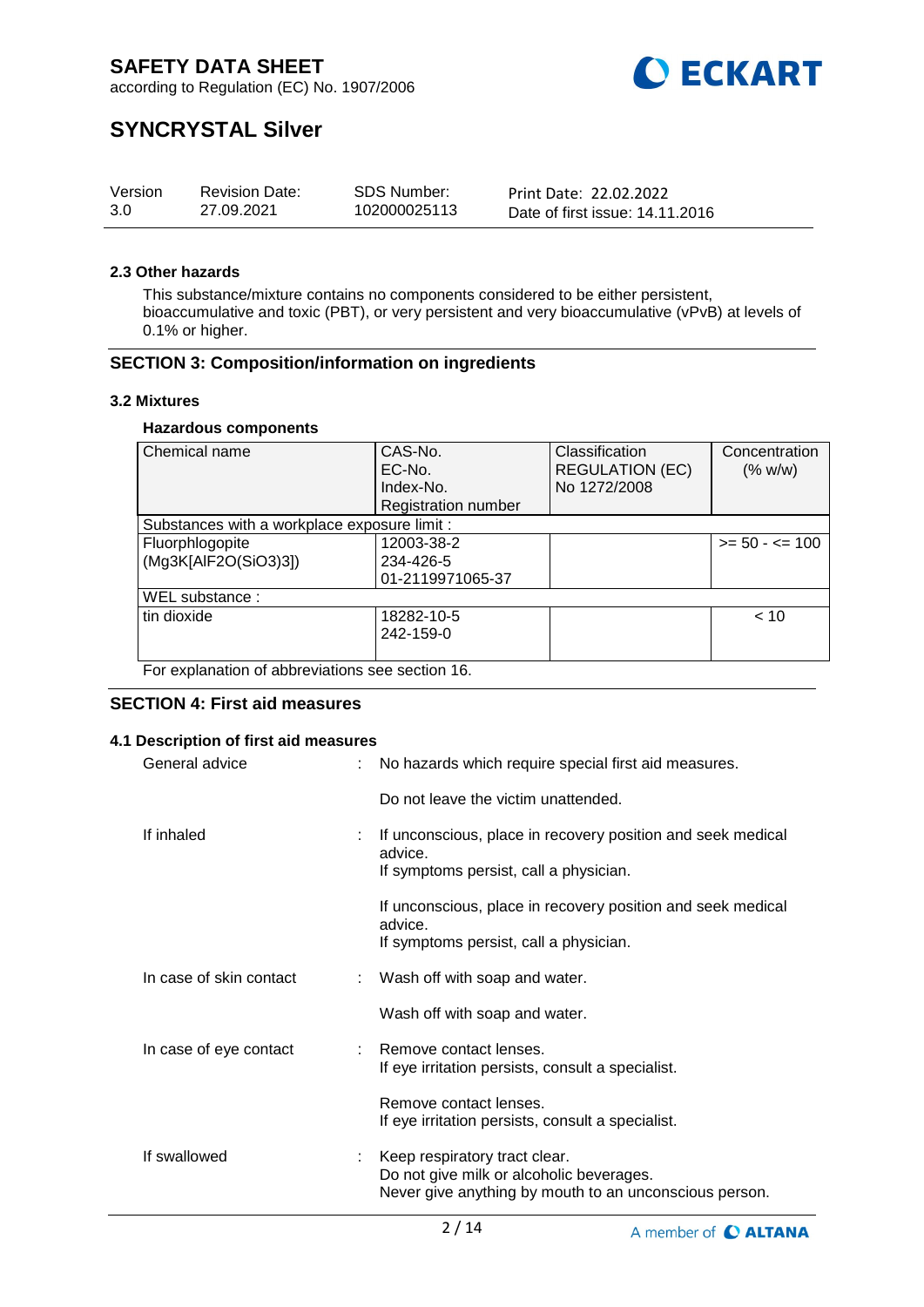

according to Regulation (EC) No. 1907/2006

# **SYNCRYSTAL Silver**

| 3.0<br>27.09.2021<br>102000025113<br>Date of first issue: 14.11.2016 | Version<br>SDS Number:<br><b>Revision Date:</b> | Print Date: 22.02.2022 |
|----------------------------------------------------------------------|-------------------------------------------------|------------------------|
|----------------------------------------------------------------------|-------------------------------------------------|------------------------|

If symptoms persist, call a physician.

Keep respiratory tract clear. Do not give milk or alcoholic beverages. Never give anything by mouth to an unconscious person. If symptoms persist, call a physician.

# **4.2 Most important symptoms and effects, both acute and delayed**

None known.

### **4.3 Indication of any immediate medical attention and special treatment needed**

This information is not available.

## **SECTION 5: Firefighting measures**

#### **5.1 Extinguishing media**

#### **5.2 Special hazards arising from the substance or mixture**

#### **5.3 Advice for firefighters**

| Special protective equipment<br>for firefighters | ÷ | Wear self-contained breathing apparatus for firefighting if<br>necessary.                                                                            |
|--------------------------------------------------|---|------------------------------------------------------------------------------------------------------------------------------------------------------|
|                                                  |   | Wear self-contained breathing apparatus for firefighting if<br>necessary.                                                                            |
| Further information                              |   | Standard procedure for chemical fires.<br>Use extinguishing measures that are appropriate to local<br>circumstances and the surrounding environment. |
|                                                  |   | Standard procedure for chemical fires.<br>Use extinguishing measures that are appropriate to local<br>circumstances and the surrounding environment. |

# **SECTION 6: Accidental release measures**

| Personal precautions                                                                |    | 6.1 Personal precautions, protective equipment and emergency procedures<br>: Avoid dust formation.<br>Avoid dust formation.      |
|-------------------------------------------------------------------------------------|----|----------------------------------------------------------------------------------------------------------------------------------|
| <b>6.2 Environmental precautions</b><br>Environmental precautions                   | ÷. | No special environmental precautions required.                                                                                   |
| 6.3 Methods and material for containment and cleaning up<br>Methods for cleaning up | ÷. | Pick up and arrange disposal without creating dust.<br>Sweep up and shovel.<br>Keep in suitable, closed containers for disposal. |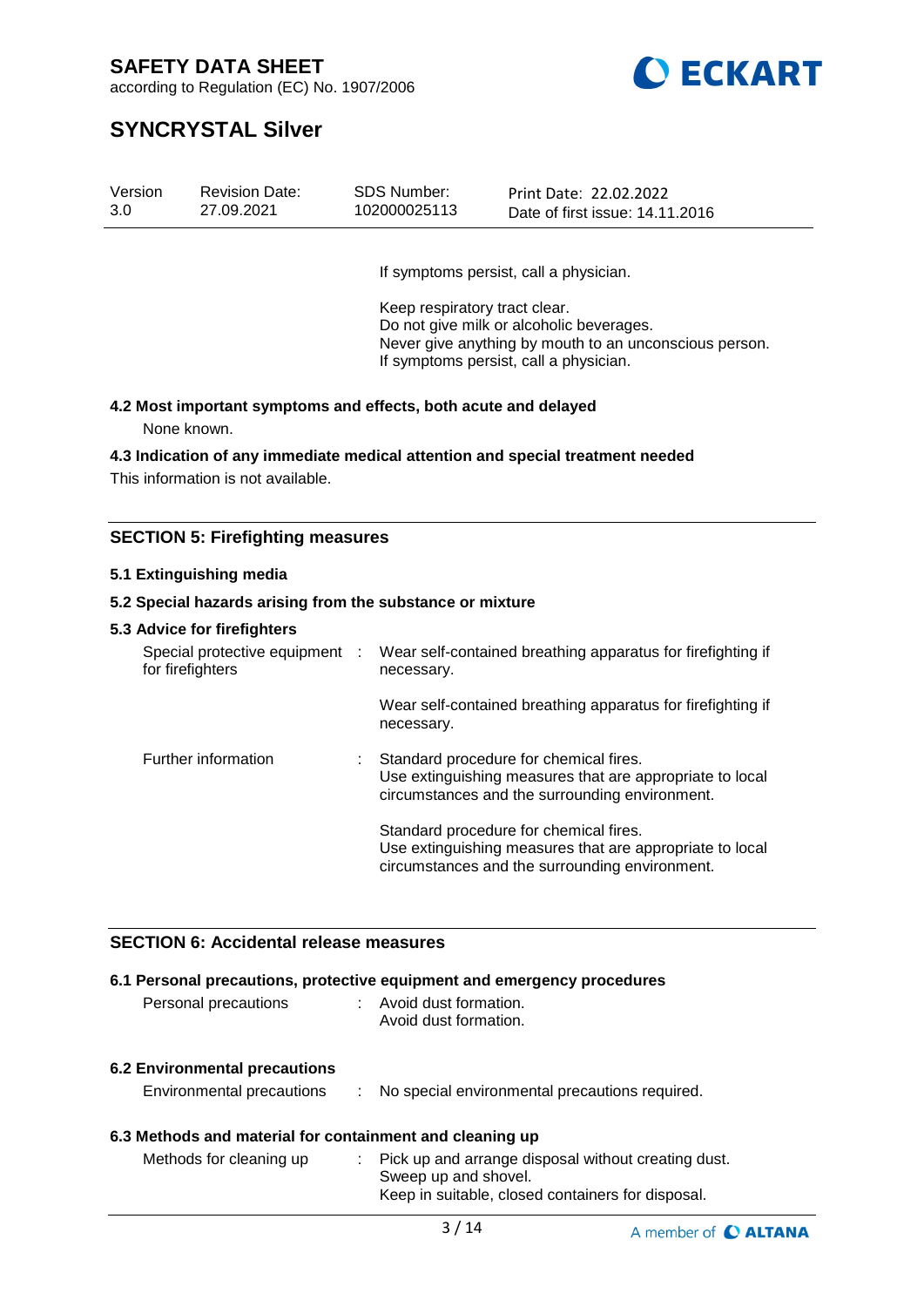

according to Regulation (EC) No. 1907/2006

# **SYNCRYSTAL Silver**

| Version<br>3.0 |                                        | <b>Revision Date:</b><br>27.09.2021                                                                                  |      | <b>SDS Number:</b><br>102000025113   | Print Date: 22.02.2022<br>Date of first issue: 14.11.2016                                                |  |  |
|----------------|----------------------------------------|----------------------------------------------------------------------------------------------------------------------|------|--------------------------------------|----------------------------------------------------------------------------------------------------------|--|--|
|                |                                        |                                                                                                                      |      | Sweep up and shovel.                 | Pick up and arrange disposal without creating dust.<br>Keep in suitable, closed containers for disposal. |  |  |
|                | 6.4 Reference to other sections        |                                                                                                                      |      |                                      |                                                                                                          |  |  |
|                | <b>SECTION 7: Handling and storage</b> |                                                                                                                      |      |                                      |                                                                                                          |  |  |
|                |                                        | 7.1 Precautions for safe handling<br>Advice on safe handling                                                         |      | application area.                    | For personal protection see section 8.<br>Smoking, eating and drinking should be prohibited in the       |  |  |
|                |                                        |                                                                                                                      |      | application area.                    | For personal protection see section 8.<br>Smoking, eating and drinking should be prohibited in the       |  |  |
|                |                                        | Advice on protection against<br>fire and explosion                                                                   | - 11 |                                      | Normal measures for preventive fire protection.                                                          |  |  |
|                |                                        |                                                                                                                      |      | is formed.                           | Provide appropriate exhaust ventilation at places where dust                                             |  |  |
|                |                                        | Hygiene measures                                                                                                     |      | General industrial hygiene practice. |                                                                                                          |  |  |
|                |                                        |                                                                                                                      |      | General industrial hygiene practice. |                                                                                                          |  |  |
|                |                                        | 7.2 Conditions for safe storage, including any incompatibilities<br>Requirements for storage<br>areas and containers | ÷.   | the technological safety standards.  | Electrical installations / working materials must comply with                                            |  |  |
|                |                                        |                                                                                                                      |      | the technological safety standards.  | Electrical installations / working materials must comply with                                            |  |  |
|                |                                        | Advice on common storage                                                                                             | ÷    |                                      | No materials to be especially mentioned.                                                                 |  |  |
|                |                                        |                                                                                                                      |      |                                      | No materials to be especially mentioned.                                                                 |  |  |
|                |                                        | Further information on<br>storage stability                                                                          |      | as directed.                         | Keep in a dry place. No decomposition if stored and applied                                              |  |  |
|                |                                        |                                                                                                                      |      | as directed.                         | Keep in a dry place. No decomposition if stored and applied                                              |  |  |

### **7.3 Specific end use(s)**

This information is not available.

4 / 14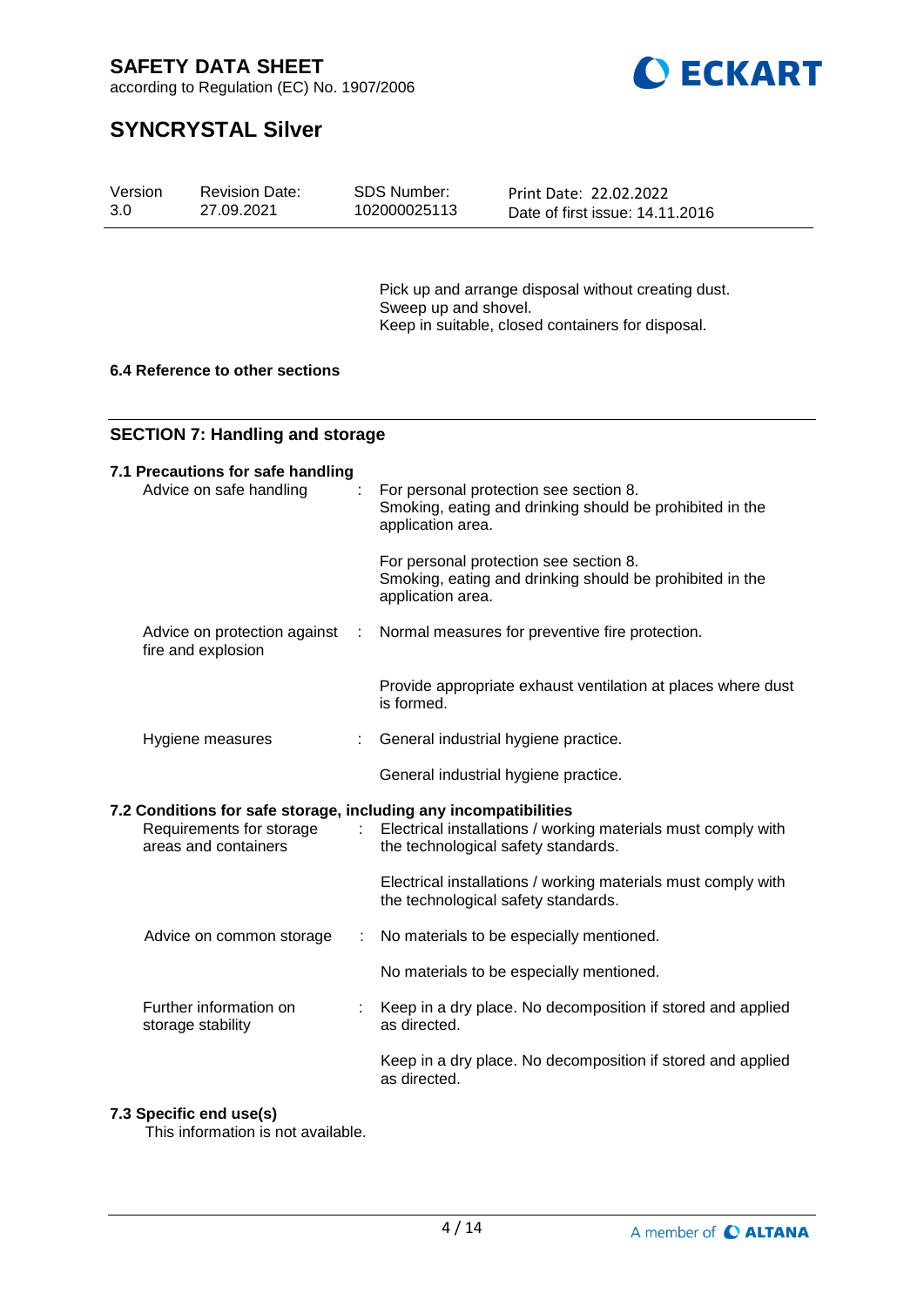



# **SYNCRYSTAL Silver**

| Version | <b>Revision Date:</b> | <b>SDS Number:</b> | Print Date: 22.02.2022          |
|---------|-----------------------|--------------------|---------------------------------|
| 3.0     | 27.09.2021            | 102000025113       | Date of first issue: 14.11.2016 |

# **SECTION 8: Exposure controls/personal protection**

## **8.1 Control parameters**

### **Occupational Exposure Limits**

| Components                                  | CAS-No.                                                                                                                                                                                                                                                                                                                                                                                                                                                                                                                                                                                                                                     | Value type (Form<br>of exposure)                                                                                                                                                                                                                                                                                                                                                                                                                                                                                                                                                                                                                                                                                                                                                                                                                                                                                                                                                                                                                                                                                                                                                                                                                                                                                                                                                                                                                                                                                                                                                                                                                                                                                                                                                                      | Control parameters                                                                                                                                                                                                       | <b>Basis</b> |  |  |
|---------------------------------------------|---------------------------------------------------------------------------------------------------------------------------------------------------------------------------------------------------------------------------------------------------------------------------------------------------------------------------------------------------------------------------------------------------------------------------------------------------------------------------------------------------------------------------------------------------------------------------------------------------------------------------------------------|-------------------------------------------------------------------------------------------------------------------------------------------------------------------------------------------------------------------------------------------------------------------------------------------------------------------------------------------------------------------------------------------------------------------------------------------------------------------------------------------------------------------------------------------------------------------------------------------------------------------------------------------------------------------------------------------------------------------------------------------------------------------------------------------------------------------------------------------------------------------------------------------------------------------------------------------------------------------------------------------------------------------------------------------------------------------------------------------------------------------------------------------------------------------------------------------------------------------------------------------------------------------------------------------------------------------------------------------------------------------------------------------------------------------------------------------------------------------------------------------------------------------------------------------------------------------------------------------------------------------------------------------------------------------------------------------------------------------------------------------------------------------------------------------------------|--------------------------------------------------------------------------------------------------------------------------------------------------------------------------------------------------------------------------|--------------|--|--|
| Fluorphlogopite<br>(Mg3K[AlF2O(SiO3)<br>3]) | 12003-38-<br>2                                                                                                                                                                                                                                                                                                                                                                                                                                                                                                                                                                                                                              | <b>TWA</b>                                                                                                                                                                                                                                                                                                                                                                                                                                                                                                                                                                                                                                                                                                                                                                                                                                                                                                                                                                                                                                                                                                                                                                                                                                                                                                                                                                                                                                                                                                                                                                                                                                                                                                                                                                                            | $2.5$ mg/m $3$<br>(Fluorine)                                                                                                                                                                                             | 2000/39/EC   |  |  |
| Further information                         | Indicative                                                                                                                                                                                                                                                                                                                                                                                                                                                                                                                                                                                                                                  |                                                                                                                                                                                                                                                                                                                                                                                                                                                                                                                                                                                                                                                                                                                                                                                                                                                                                                                                                                                                                                                                                                                                                                                                                                                                                                                                                                                                                                                                                                                                                                                                                                                                                                                                                                                                       |                                                                                                                                                                                                                          |              |  |  |
| titanium dioxide                            | 13463-67-<br>7                                                                                                                                                                                                                                                                                                                                                                                                                                                                                                                                                                                                                              | TWA (inhalable<br>dust)                                                                                                                                                                                                                                                                                                                                                                                                                                                                                                                                                                                                                                                                                                                                                                                                                                                                                                                                                                                                                                                                                                                                                                                                                                                                                                                                                                                                                                                                                                                                                                                                                                                                                                                                                                               | $10$ mg/m $3$                                                                                                                                                                                                            | GB EH40      |  |  |
| Further information                         | exposure limit should be used.                                                                                                                                                                                                                                                                                                                                                                                                                                                                                                                                                                                                              | For the purposes of these limits, respirable dust and inhalable dust are<br>those fractions of airborne dust which will be collected when sampling is<br>undertaken in accordance with the methods described in MDHS14/4<br>General methods for sampling and gravimetric analysis or respirable,<br>thoracic and inhalable aerosols., The COSHH definition of a substance<br>hazardous to health includes dust of any kind when present at a<br>concentration in air equal to or greater than 10 mg.m-3 8-hour TWA of<br>inhalable dust or 4 mg.m-3 8-hour TWA of respirable dust. This means that<br>any dust will be subject to COSHH if people are exposed to dust above<br>these levels. Some dusts have been assigned specific WELs and exposure<br>to these must comply with the appropriate limits., Most industrial dusts<br>contain particles of a wide range of sizes. The behaviour, deposition and<br>fate of any particular particle after entry into the human respiratory system,<br>and the body response that it elicits, depend on the nature and size of the<br>particle. HSE distinguishes two size fractions for limit-setting purposes<br>termed 'inhalable' and 'respirable'., Inhalable dust approximates to the<br>fraction of airborne material that enters the nose and mouth during breathing<br>and is therefore available for deposition in the respiratory tract. Respirable<br>dust approximates to the fraction that penetrates to the gas exchange region<br>of the lung. Fuller definitions and explanatory material are given in<br>MDHS14/4., Where dusts contain components that have their own assigned<br>WEL, all the relevant limits should be complied with., Where no specific<br>short-term exposure limit is listed, a figure three times the long-term |                                                                                                                                                                                                                          |              |  |  |
| Further information                         | TWA (Inhalable)<br>10 mg/m3<br>GB EH40<br>The COSHH definition of a substance hazardous to health includes dust of<br>any kind when present at a concentration in air equal to or greater than 10<br>mg.m-3 8-hour TWA of inhalable dust or 4 mg.m-3 8-hour TWA of respirable<br>dust. This means that any dust will be subject to COSHH if people are<br>exposed to dust above these levels. Some dusts have been assigned<br>specific WELs and exposure to these must comply with the appropriate<br>limits., Where no specific short-term exposure limit is listed, a figure three<br>times the long-term exposure limit should be used. |                                                                                                                                                                                                                                                                                                                                                                                                                                                                                                                                                                                                                                                                                                                                                                                                                                                                                                                                                                                                                                                                                                                                                                                                                                                                                                                                                                                                                                                                                                                                                                                                                                                                                                                                                                                                       |                                                                                                                                                                                                                          |              |  |  |
|                                             |                                                                                                                                                                                                                                                                                                                                                                                                                                                                                                                                                                                                                                             | <b>TWA (Respirable</b><br>dust)                                                                                                                                                                                                                                                                                                                                                                                                                                                                                                                                                                                                                                                                                                                                                                                                                                                                                                                                                                                                                                                                                                                                                                                                                                                                                                                                                                                                                                                                                                                                                                                                                                                                                                                                                                       | $4$ mg/m $3$                                                                                                                                                                                                             | GB EH40      |  |  |
| Further information                         |                                                                                                                                                                                                                                                                                                                                                                                                                                                                                                                                                                                                                                             |                                                                                                                                                                                                                                                                                                                                                                                                                                                                                                                                                                                                                                                                                                                                                                                                                                                                                                                                                                                                                                                                                                                                                                                                                                                                                                                                                                                                                                                                                                                                                                                                                                                                                                                                                                                                       | For the purposes of these limits, respirable dust and inhalable dust are<br>those fractions of airborne dust which will be collected when sampling is<br>undertaken in accordance with the methods described in MDHS14/4 |              |  |  |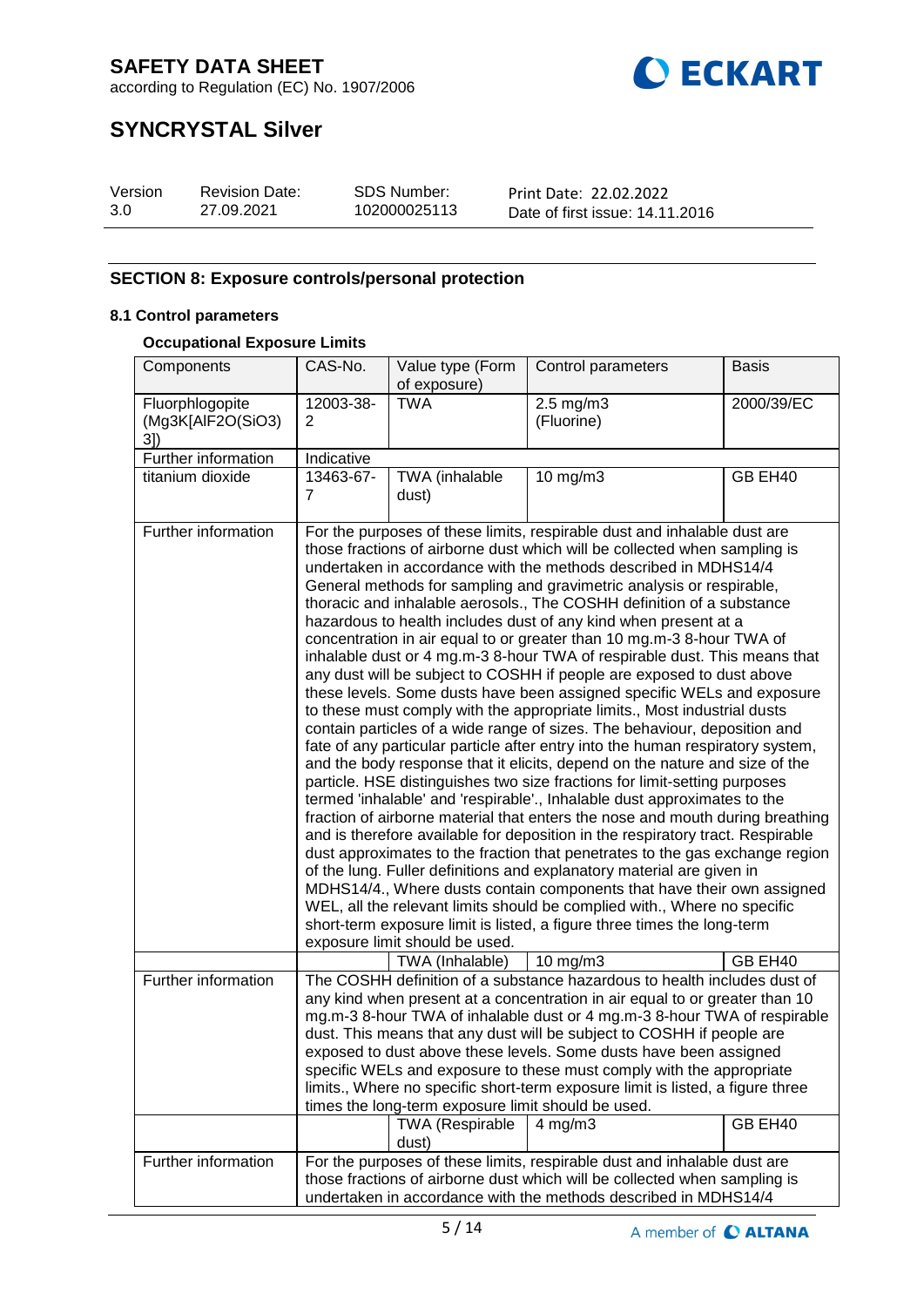according to Regulation (EC) No. 1907/2006



# **SYNCRYSTAL Silver**

| Version<br><b>Revision Date:</b><br>3.0<br>27.09.2021 |                     |                                                                                                                                                                                                                                                                                                                                                                                                                                                                                                                                                                                                                                                                                                                                                                                                                                                                                                                                                                                                                                                                                                                                                                                                                                                                                                                                                                                                                                                                                                                                                                           | <b>SDS Number:</b><br>102000025113                             | Print Date: 22.02.2022<br>Date of first issue: 14.11.2016                                                                                                                                                                                                                                                                                                                                                                                                                                                                                                                                                                                                                                                                                                                                                                                                                                                                                                                                                                                                                                                                                                                                                                                                                                                                                                                                                   |  |  |  |
|-------------------------------------------------------|---------------------|---------------------------------------------------------------------------------------------------------------------------------------------------------------------------------------------------------------------------------------------------------------------------------------------------------------------------------------------------------------------------------------------------------------------------------------------------------------------------------------------------------------------------------------------------------------------------------------------------------------------------------------------------------------------------------------------------------------------------------------------------------------------------------------------------------------------------------------------------------------------------------------------------------------------------------------------------------------------------------------------------------------------------------------------------------------------------------------------------------------------------------------------------------------------------------------------------------------------------------------------------------------------------------------------------------------------------------------------------------------------------------------------------------------------------------------------------------------------------------------------------------------------------------------------------------------------------|----------------------------------------------------------------|-------------------------------------------------------------------------------------------------------------------------------------------------------------------------------------------------------------------------------------------------------------------------------------------------------------------------------------------------------------------------------------------------------------------------------------------------------------------------------------------------------------------------------------------------------------------------------------------------------------------------------------------------------------------------------------------------------------------------------------------------------------------------------------------------------------------------------------------------------------------------------------------------------------------------------------------------------------------------------------------------------------------------------------------------------------------------------------------------------------------------------------------------------------------------------------------------------------------------------------------------------------------------------------------------------------------------------------------------------------------------------------------------------------|--|--|--|
|                                                       |                     | General methods for sampling and gravimetric analysis or respirable,<br>thoracic and inhalable aerosols., The COSHH definition of a substance<br>hazardous to health includes dust of any kind when present at a<br>concentration in air equal to or greater than 10 mg.m-3 8-hour TWA of<br>inhalable dust or 4 mg.m-3 8-hour TWA of respirable dust. This means that<br>any dust will be subject to COSHH if people are exposed to dust above<br>these levels. Some dusts have been assigned specific WELs and exposure<br>to these must comply with the appropriate limits., Most industrial dusts<br>contain particles of a wide range of sizes. The behaviour, deposition and<br>fate of any particular particle after entry into the human respiratory system,<br>and the body response that it elicits, depend on the nature and size of the<br>particle. HSE distinguishes two size fractions for limit-setting purposes<br>termed 'inhalable' and 'respirable'., Inhalable dust approximates to the<br>fraction of airborne material that enters the nose and mouth during breathing<br>and is therefore available for deposition in the respiratory tract. Respirable<br>dust approximates to the fraction that penetrates to the gas exchange region<br>of the lung. Fuller definitions and explanatory material are given in<br>MDHS14/4., Where dusts contain components that have their own assigned<br>WEL, all the relevant limits should be complied with., Where no specific<br>short-term exposure limit is listed, a figure three times the long-term |                                                                |                                                                                                                                                                                                                                                                                                                                                                                                                                                                                                                                                                                                                                                                                                                                                                                                                                                                                                                                                                                                                                                                                                                                                                                                                                                                                                                                                                                                             |  |  |  |
|                                                       |                     |                                                                                                                                                                                                                                                                                                                                                                                                                                                                                                                                                                                                                                                                                                                                                                                                                                                                                                                                                                                                                                                                                                                                                                                                                                                                                                                                                                                                                                                                                                                                                                           | exposure limit should be used.<br>TWA (Respirable<br>fraction) | $4$ mg/m $3$<br>GB EH40                                                                                                                                                                                                                                                                                                                                                                                                                                                                                                                                                                                                                                                                                                                                                                                                                                                                                                                                                                                                                                                                                                                                                                                                                                                                                                                                                                                     |  |  |  |
|                                                       | Further information | The COSHH definition of a substance hazardous to health includes dust of<br>any kind when present at a concentration in air equal to or greater than 10<br>mg.m-3 8-hour TWA of inhalable dust or 4 mg.m-3 8-hour TWA of respirable<br>dust. This means that any dust will be subject to COSHH if people are<br>exposed to dust above these levels. Some dusts have been assigned<br>specific WELs and exposure to these must comply with the appropriate<br>limits., Where no specific short-term exposure limit is listed, a figure three<br>times the long-term exposure limit should be used.                                                                                                                                                                                                                                                                                                                                                                                                                                                                                                                                                                                                                                                                                                                                                                                                                                                                                                                                                                         |                                                                |                                                                                                                                                                                                                                                                                                                                                                                                                                                                                                                                                                                                                                                                                                                                                                                                                                                                                                                                                                                                                                                                                                                                                                                                                                                                                                                                                                                                             |  |  |  |
|                                                       | titanium dioxide    | 13463-67-<br>$\overline{7}$                                                                                                                                                                                                                                                                                                                                                                                                                                                                                                                                                                                                                                                                                                                                                                                                                                                                                                                                                                                                                                                                                                                                                                                                                                                                                                                                                                                                                                                                                                                                               | TWA (inhalable<br>dust)                                        | GB EH40<br>$10$ mg/m $3$                                                                                                                                                                                                                                                                                                                                                                                                                                                                                                                                                                                                                                                                                                                                                                                                                                                                                                                                                                                                                                                                                                                                                                                                                                                                                                                                                                                    |  |  |  |
|                                                       | Further information |                                                                                                                                                                                                                                                                                                                                                                                                                                                                                                                                                                                                                                                                                                                                                                                                                                                                                                                                                                                                                                                                                                                                                                                                                                                                                                                                                                                                                                                                                                                                                                           |                                                                | For the purposes of these limits, respirable dust and inhalable dust are<br>those fractions of airborne dust which will be collected when sampling is<br>undertaken in accordance with the methods described in MDHS14/4<br>General methods for sampling and gravimetric analysis or respirable,<br>thoracic and inhalable aerosols., The COSHH definition of a substance<br>hazardous to health includes dust of any kind when present at a<br>concentration in air equal to or greater than 10 mg.m-3 8-hour TWA of<br>inhalable dust or 4 mg.m-3 8-hour TWA of respirable dust. This means that<br>any dust will be subject to COSHH if people are exposed to dust above<br>these levels. Some dusts have been assigned specific WELs and exposure<br>to these must comply with the appropriate limits., Most industrial dusts<br>contain particles of a wide range of sizes. The behaviour, deposition and<br>fate of any particular particle after entry into the human respiratory system,<br>and the body response that it elicits, depend on the nature and size of the<br>particle. HSE distinguishes two size fractions for limit-setting purposes<br>termed 'inhalable' and 'respirable'., Inhalable dust approximates to the<br>fraction of airborne material that enters the nose and mouth during breathing<br>and is therefore available for deposition in the respiratory tract. Respirable |  |  |  |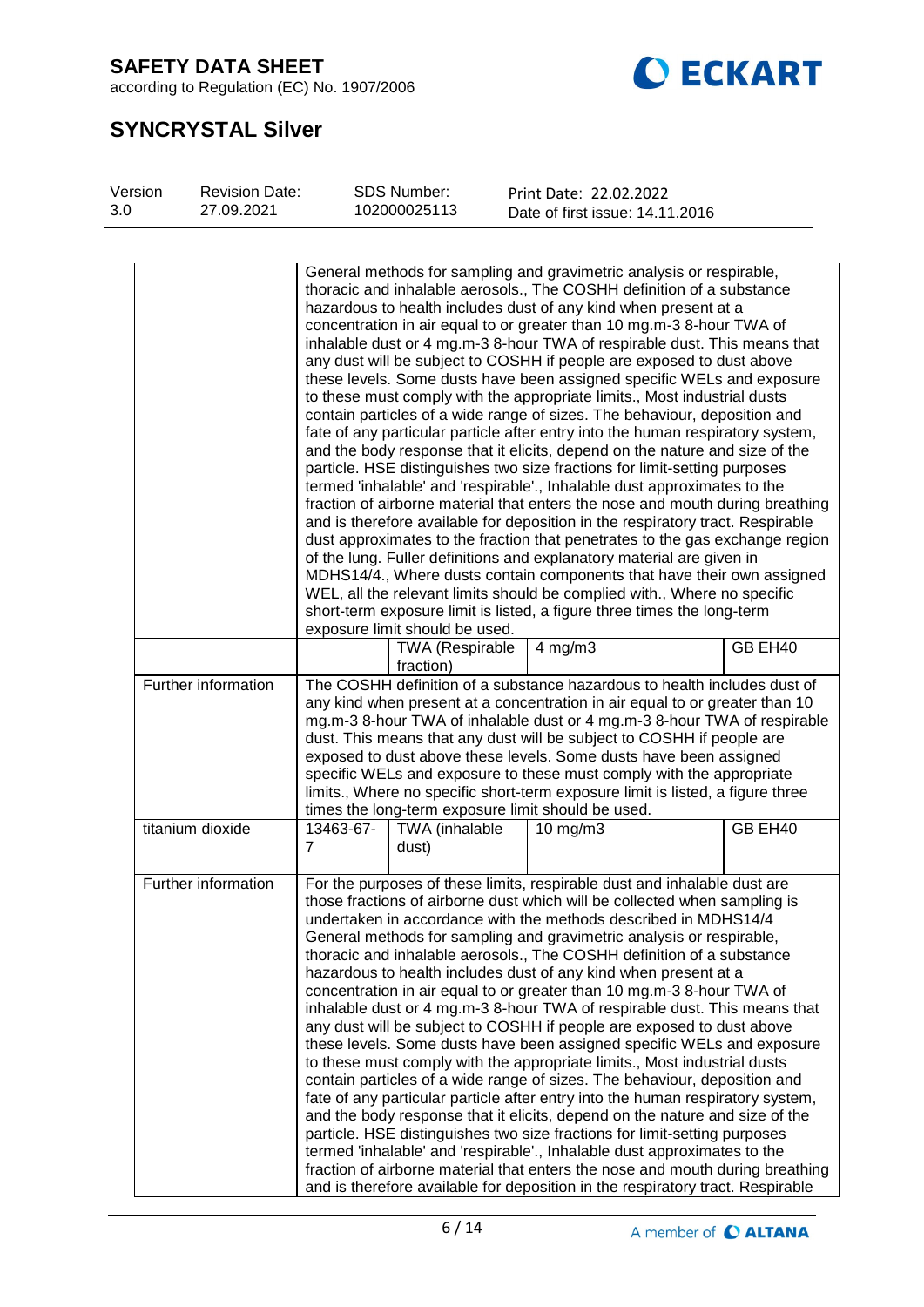according to Regulation (EC) No. 1907/2006



# **SYNCRYSTAL Silver**

| Version<br>SDS Number:<br><b>Revision Date:</b><br>3.0<br>102000025113<br>27.09.2021 | Print Date: 22.02.2022<br>Date of first issue: 14.11.2016 |
|--------------------------------------------------------------------------------------|-----------------------------------------------------------|
|--------------------------------------------------------------------------------------|-----------------------------------------------------------|

| Further information                | dust approximates to the fraction that penetrates to the gas exchange region<br>of the lung. Fuller definitions and explanatory material are given in<br>MDHS14/4., Where dusts contain components that have their own assigned<br>WEL, all the relevant limits should be complied with., Where no specific<br>short-term exposure limit is listed, a figure three times the long-term<br>exposure limit should be used.<br>TWA (Inhalable)<br>$10$ mg/m $3$<br>GB EH40<br>The COSHH definition of a substance hazardous to health includes dust of<br>any kind when present at a concentration in air equal to or greater than 10<br>mg.m-3 8-hour TWA of inhalable dust or 4 mg.m-3 8-hour TWA of respirable<br>dust. This means that any dust will be subject to COSHH if people are<br>exposed to dust above these levels. Some dusts have been assigned<br>specific WELs and exposure to these must comply with the appropriate                                                                                                                                                                                                                                                                                                                                                                                                                                                                                                                                                                                                                                                                                                                                                                                                                                                                                                             |                                                                              |                                                                                |         |  |  |  |
|------------------------------------|--------------------------------------------------------------------------------------------------------------------------------------------------------------------------------------------------------------------------------------------------------------------------------------------------------------------------------------------------------------------------------------------------------------------------------------------------------------------------------------------------------------------------------------------------------------------------------------------------------------------------------------------------------------------------------------------------------------------------------------------------------------------------------------------------------------------------------------------------------------------------------------------------------------------------------------------------------------------------------------------------------------------------------------------------------------------------------------------------------------------------------------------------------------------------------------------------------------------------------------------------------------------------------------------------------------------------------------------------------------------------------------------------------------------------------------------------------------------------------------------------------------------------------------------------------------------------------------------------------------------------------------------------------------------------------------------------------------------------------------------------------------------------------------------------------------------------------------------------|------------------------------------------------------------------------------|--------------------------------------------------------------------------------|---------|--|--|--|
|                                    |                                                                                                                                                                                                                                                                                                                                                                                                                                                                                                                                                                                                                                                                                                                                                                                                                                                                                                                                                                                                                                                                                                                                                                                                                                                                                                                                                                                                                                                                                                                                                                                                                                                                                                                                                                                                                                                  |                                                                              | limits., Where no specific short-term exposure limit is listed, a figure three |         |  |  |  |
|                                    |                                                                                                                                                                                                                                                                                                                                                                                                                                                                                                                                                                                                                                                                                                                                                                                                                                                                                                                                                                                                                                                                                                                                                                                                                                                                                                                                                                                                                                                                                                                                                                                                                                                                                                                                                                                                                                                  | times the long-term exposure limit should be used.<br><b>TWA (Respirable</b> | $4$ mg/m $3$                                                                   | GB EH40 |  |  |  |
| Further information                | dust)<br>For the purposes of these limits, respirable dust and inhalable dust are<br>those fractions of airborne dust which will be collected when sampling is<br>undertaken in accordance with the methods described in MDHS14/4<br>General methods for sampling and gravimetric analysis or respirable,<br>thoracic and inhalable aerosols., The COSHH definition of a substance<br>hazardous to health includes dust of any kind when present at a<br>concentration in air equal to or greater than 10 mg.m-3 8-hour TWA of<br>inhalable dust or 4 mg.m-3 8-hour TWA of respirable dust. This means that<br>any dust will be subject to COSHH if people are exposed to dust above<br>these levels. Some dusts have been assigned specific WELs and exposure<br>to these must comply with the appropriate limits., Most industrial dusts<br>contain particles of a wide range of sizes. The behaviour, deposition and<br>fate of any particular particle after entry into the human respiratory system,<br>and the body response that it elicits, depend on the nature and size of the<br>particle. HSE distinguishes two size fractions for limit-setting purposes<br>termed 'inhalable' and 'respirable'., Inhalable dust approximates to the<br>fraction of airborne material that enters the nose and mouth during breathing<br>and is therefore available for deposition in the respiratory tract. Respirable<br>dust approximates to the fraction that penetrates to the gas exchange region<br>of the lung. Fuller definitions and explanatory material are given in<br>MDHS14/4., Where dusts contain components that have their own assigned<br>WEL, all the relevant limits should be complied with., Where no specific<br>short-term exposure limit is listed, a figure three times the long-term<br>exposure limit should be used. |                                                                              |                                                                                |         |  |  |  |
|                                    |                                                                                                                                                                                                                                                                                                                                                                                                                                                                                                                                                                                                                                                                                                                                                                                                                                                                                                                                                                                                                                                                                                                                                                                                                                                                                                                                                                                                                                                                                                                                                                                                                                                                                                                                                                                                                                                  | fraction)                                                                    |                                                                                |         |  |  |  |
| Further information<br>tin dioxide | The COSHH definition of a substance hazardous to health includes dust of<br>any kind when present at a concentration in air equal to or greater than 10<br>mg.m-3 8-hour TWA of inhalable dust or 4 mg.m-3 8-hour TWA of respirable<br>dust. This means that any dust will be subject to COSHH if people are<br>exposed to dust above these levels. Some dusts have been assigned<br>specific WELs and exposure to these must comply with the appropriate<br>limits., Where no specific short-term exposure limit is listed, a figure three<br>times the long-term exposure limit should be used.<br>18282-10-<br><b>TWA</b><br>91/322/EEC<br>$2$ mg/m $3$                                                                                                                                                                                                                                                                                                                                                                                                                                                                                                                                                                                                                                                                                                                                                                                                                                                                                                                                                                                                                                                                                                                                                                                       |                                                                              |                                                                                |         |  |  |  |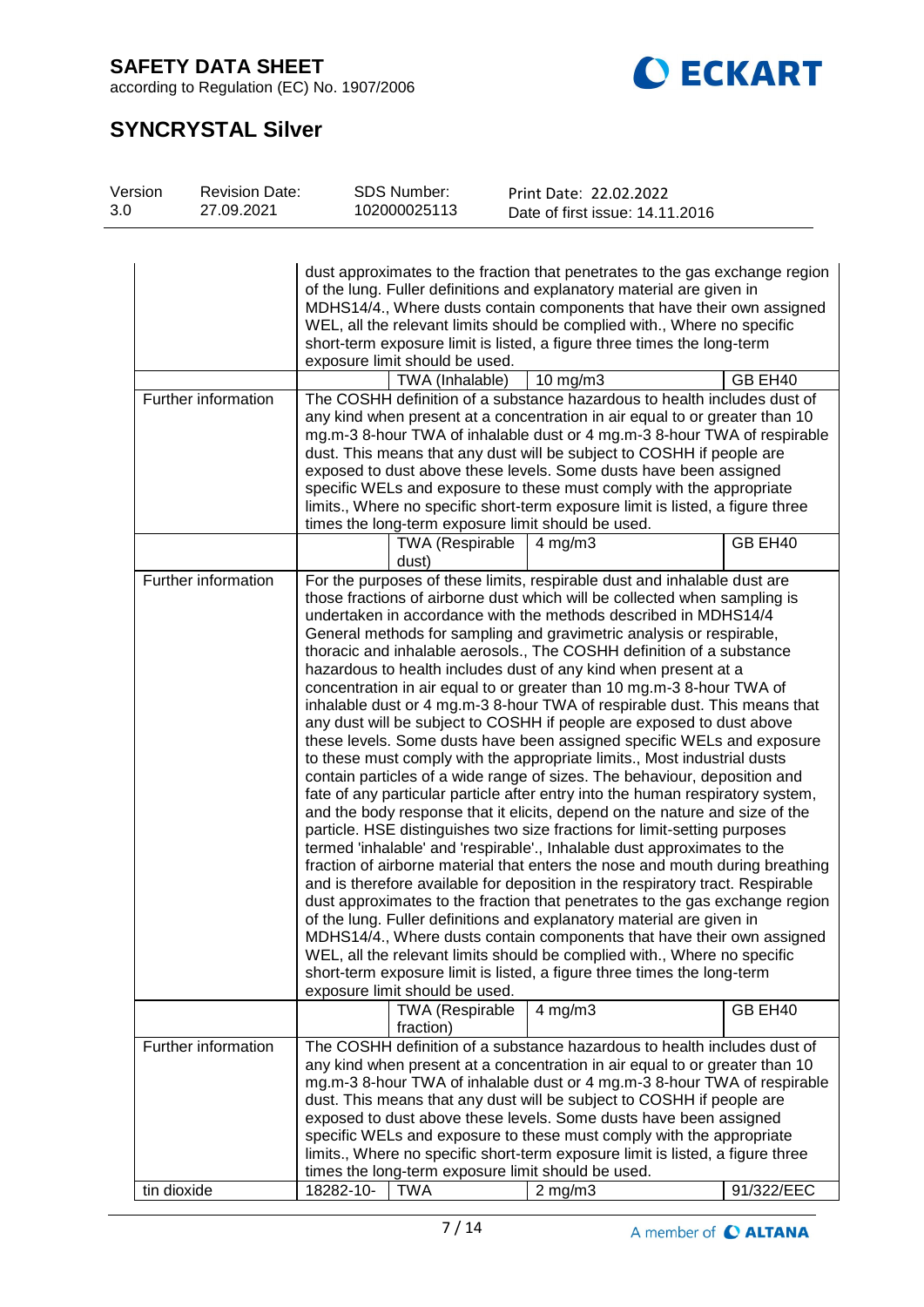

according to Regulation (EC) No. 1907/2006

# **SYNCRYSTAL Silver**

| Version | <b>Revision Date:</b> | SDS Number:  | Print Date: 22.02.2022          |  |
|---------|-----------------------|--------------|---------------------------------|--|
| 3.0     | 27.09.2021            | 102000025113 | Date of first issue: 14.11.2016 |  |
|         |                       |              |                                 |  |

|                     | 5       |             | (Tin)                                                                            |         |
|---------------------|---------|-------------|----------------------------------------------------------------------------------|---------|
| Further information | limited |             | Indicative, Existing scientific data on health effects appear to be particularly |         |
|                     |         | TWA         | $2$ mg/m $3$<br>(Tin)                                                            | GB EH40 |
|                     |         | <b>STEL</b> | $4$ mg/m $3$<br>'Tin)                                                            | GB EH40 |

### **Derived No Effect Level (DNEL) according to Regulation (EC) No. 1907/2006:**

| Substance name                         | End Use   | Exposure routes | Potential health<br>effects   | Value        |
|----------------------------------------|-----------|-----------------|-------------------------------|--------------|
| Fluorphlogopite<br>(Mg3K[AlF2O(SiO3)3] | Consumers | Ingestion       | Long-term systemic<br>effects | $62.5$ mg/kg |

#### **8.2 Exposure controls**

#### **Personal protective equipment**

| Eye protection           | <b>All Control</b> | Safety glasses                                                     |
|--------------------------|--------------------|--------------------------------------------------------------------|
|                          |                    | Safety glasses                                                     |
| Skin and body protection |                    | Protective suit                                                    |
| Respiratory protection   | ٠.                 | No personal respiratory protective equipment normally<br>required. |

## **SECTION 9: Physical and chemical properties**

### **9.1 Information on basic physical and chemical properties**

| Appearance                  | : powder                                      |
|-----------------------------|-----------------------------------------------|
| Colour                      | : silver                                      |
| Odour                       | : odourless                                   |
| Odour Threshold             | : No data available                           |
| pH                          | : substance/mixture is non-soluble (in water) |
| Freezing point              | : No data available                           |
| Boiling point/boiling range | : No data available                           |
| Flash point                 | : No data available                           |
| Evaporation rate            | : No data available                           |
| Flammability (solid, gas)   | : Will not burn                               |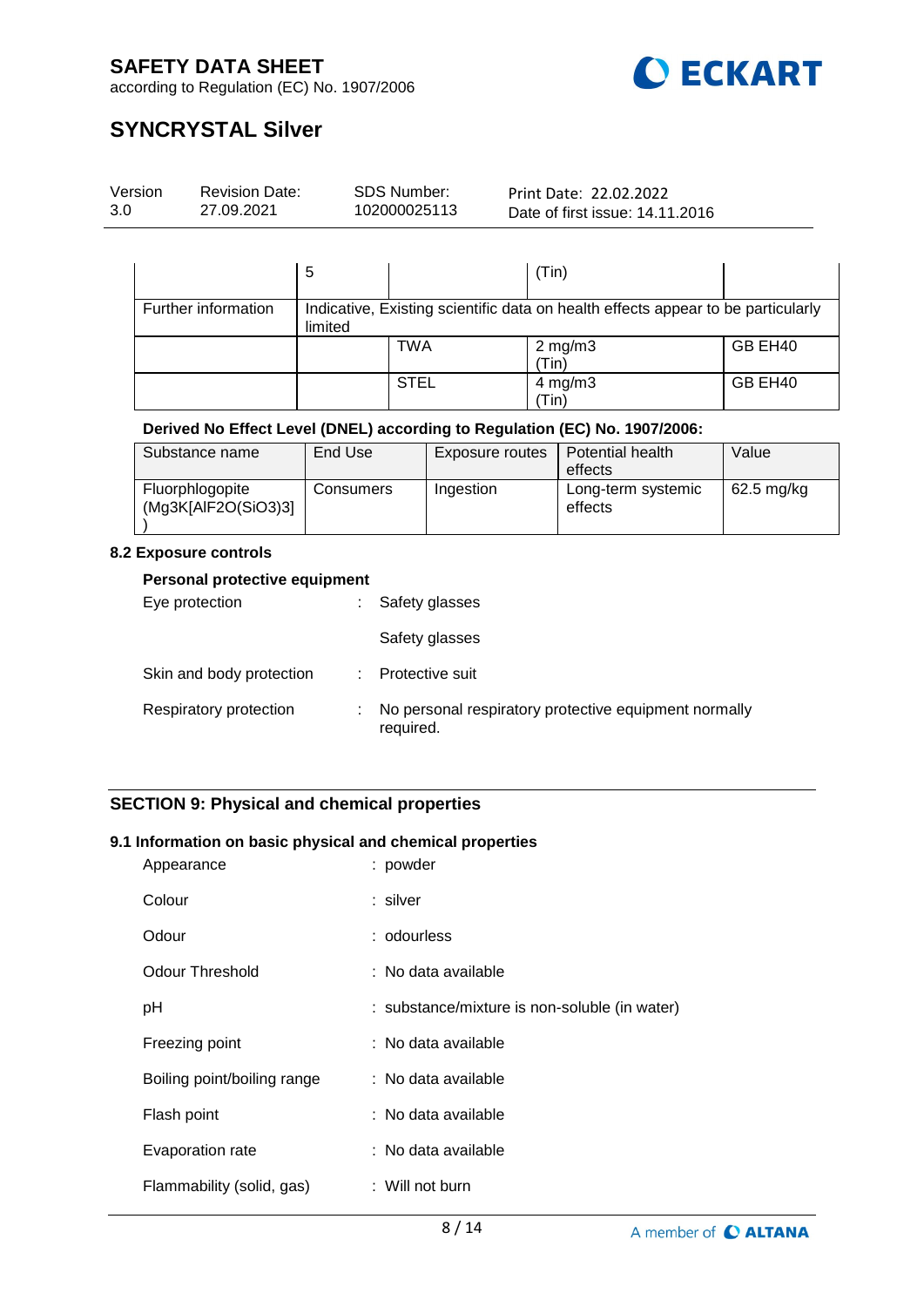according to Regulation (EC) No. 1907/2006



# **SYNCRYSTAL Silver**

| Version<br>3.0 |                     | <b>Revision Date:</b><br>27.09.2021                 | <b>SDS Number:</b><br>102000025113 | Print Date: 22.02.2022<br>Date of first issue: 14.11.2016 |
|----------------|---------------------|-----------------------------------------------------|------------------------------------|-----------------------------------------------------------|
|                |                     |                                                     |                                    |                                                           |
|                | Self-ignition       |                                                     | : No data available                |                                                           |
|                |                     | Auto-ignition temperature                           | : No data available                |                                                           |
|                |                     | Smoldering temperature                              | : No data available                |                                                           |
|                |                     | Decomposition temperature                           | : No data available                |                                                           |
|                |                     | <b>Explosive properties</b>                         | : No data available                |                                                           |
|                |                     | Oxidizing properties                                | : No data available                |                                                           |
|                |                     | Upper explosion limit / Upper<br>flammability limit | : No data available                |                                                           |
|                |                     | Lower explosion limit / Lower<br>flammability limit | : No data available                |                                                           |
|                |                     | Vapour pressure                                     | : No data available                |                                                           |
|                |                     | Relative vapour density                             | : No data available                |                                                           |
|                |                     | Relative density                                    | : No data available                |                                                           |
|                | Density             |                                                     | : No data available                |                                                           |
|                | <b>Bulk density</b> |                                                     | : No data available                |                                                           |
|                |                     | Water solubility                                    | : No data available                |                                                           |
|                |                     | Solubility in other solvents                        | : No data available                |                                                           |
|                | octanol/water       | Partition coefficient: n-                           | : No data available                |                                                           |
|                |                     | Decomposition temperature                           | : No data available                |                                                           |
|                |                     | Viscosity, dynamic                                  | : No data available                |                                                           |
|                |                     | Viscosity, kinematic                                | : No data available                |                                                           |
|                | Flow time           |                                                     | : No data available                |                                                           |

# **9.2 Other information**

No data available

## **SECTION 10: Stability and reactivity**

#### **10.1 Reactivity**

No decomposition if stored and applied as directed.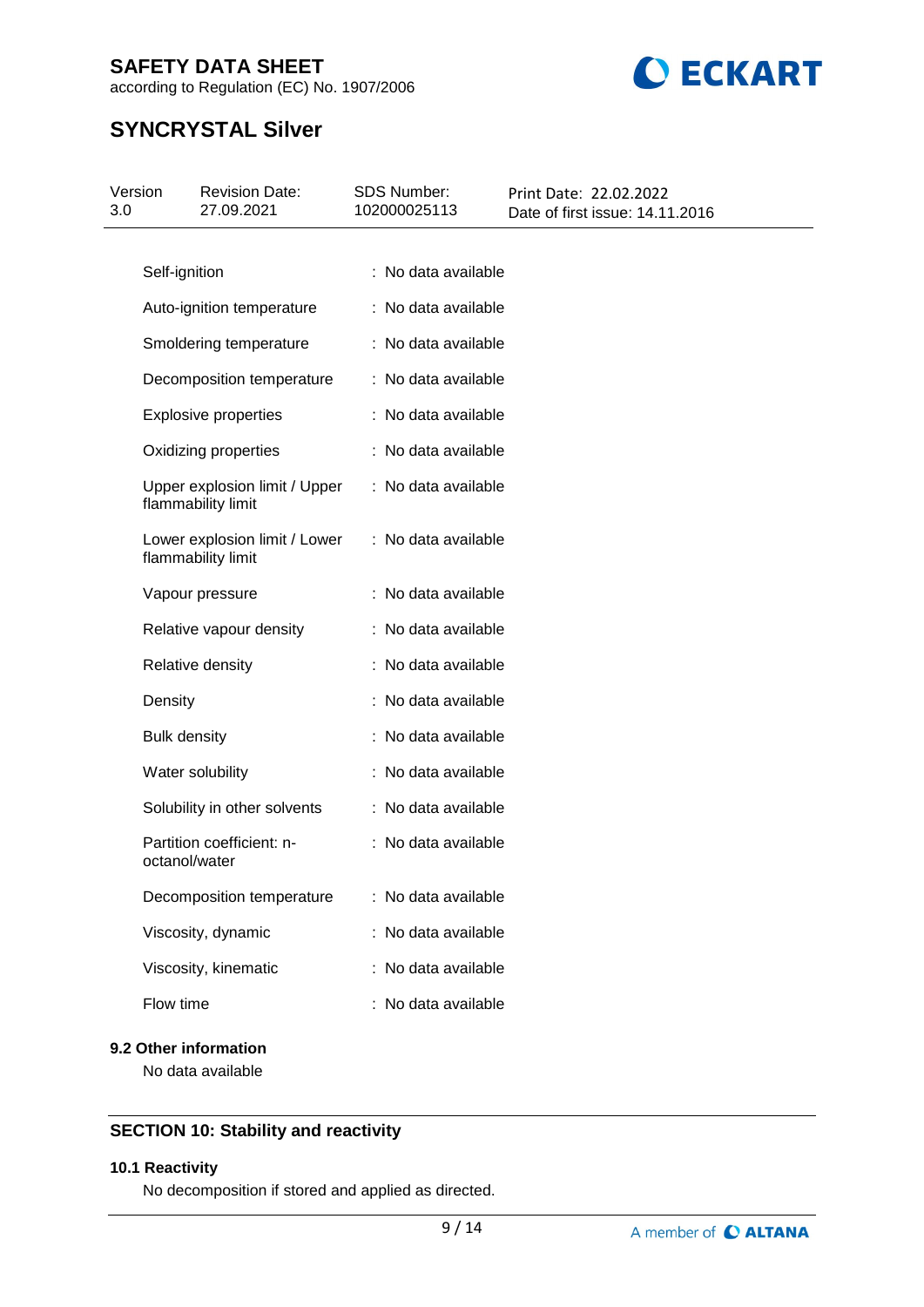



# **SYNCRYSTAL Silver**

| Version<br>3.0      |                                | <b>Revision Date:</b><br>27.09.2021                              |                                                                                       | <b>SDS Number:</b><br>102000025113   | Print Date: 22.02.2022<br>Date of first issue: 14.11.2016 |  |  |  |  |  |
|---------------------|--------------------------------|------------------------------------------------------------------|---------------------------------------------------------------------------------------|--------------------------------------|-----------------------------------------------------------|--|--|--|--|--|
|                     |                                |                                                                  |                                                                                       |                                      |                                                           |  |  |  |  |  |
|                     |                                |                                                                  |                                                                                       |                                      |                                                           |  |  |  |  |  |
|                     | <b>10.2 Chemical stability</b> |                                                                  |                                                                                       |                                      |                                                           |  |  |  |  |  |
|                     |                                | No decomposition if stored and applied as directed.              |                                                                                       |                                      |                                                           |  |  |  |  |  |
|                     |                                | 10.3 Possibility of hazardous reactions                          |                                                                                       |                                      |                                                           |  |  |  |  |  |
| Hazardous reactions |                                |                                                                  | Stable under recommended storage conditions.<br>No hazards to be specially mentioned. |                                      |                                                           |  |  |  |  |  |
|                     |                                |                                                                  |                                                                                       |                                      | Dust may form explosive mixture in air.                   |  |  |  |  |  |
|                     |                                | 10.4 Conditions to avoid                                         |                                                                                       |                                      |                                                           |  |  |  |  |  |
|                     |                                | Conditions to avoid                                              |                                                                                       | No data available                    |                                                           |  |  |  |  |  |
|                     |                                |                                                                  |                                                                                       | No data available                    |                                                           |  |  |  |  |  |
|                     |                                | 10.5 Incompatible materials                                      |                                                                                       |                                      |                                                           |  |  |  |  |  |
|                     |                                | 10.6 Hazardous decomposition products                            |                                                                                       |                                      |                                                           |  |  |  |  |  |
|                     | air                            | Contact with water or humid : This information is not available. |                                                                                       |                                      |                                                           |  |  |  |  |  |
|                     |                                | Thermal decomposition                                            |                                                                                       | : This information is not available. |                                                           |  |  |  |  |  |

# **SECTION 11: Toxicological information**

### **11.1 Information on toxicological effects**

#### **Acute toxicity**

Not classified based on available information.

#### **Skin corrosion/irritation**

Not classified based on available information.

#### **Serious eye damage/eye irritation**

Not classified based on available information.

#### **Respiratory or skin sensitisation**

#### **Skin sensitisation**

Not classified based on available information.

#### **Respiratory sensitisation**

Not classified based on available information.

#### **Germ cell mutagenicity**

Not classified based on available information.

#### **Carcinogenicity**

Not classified based on available information.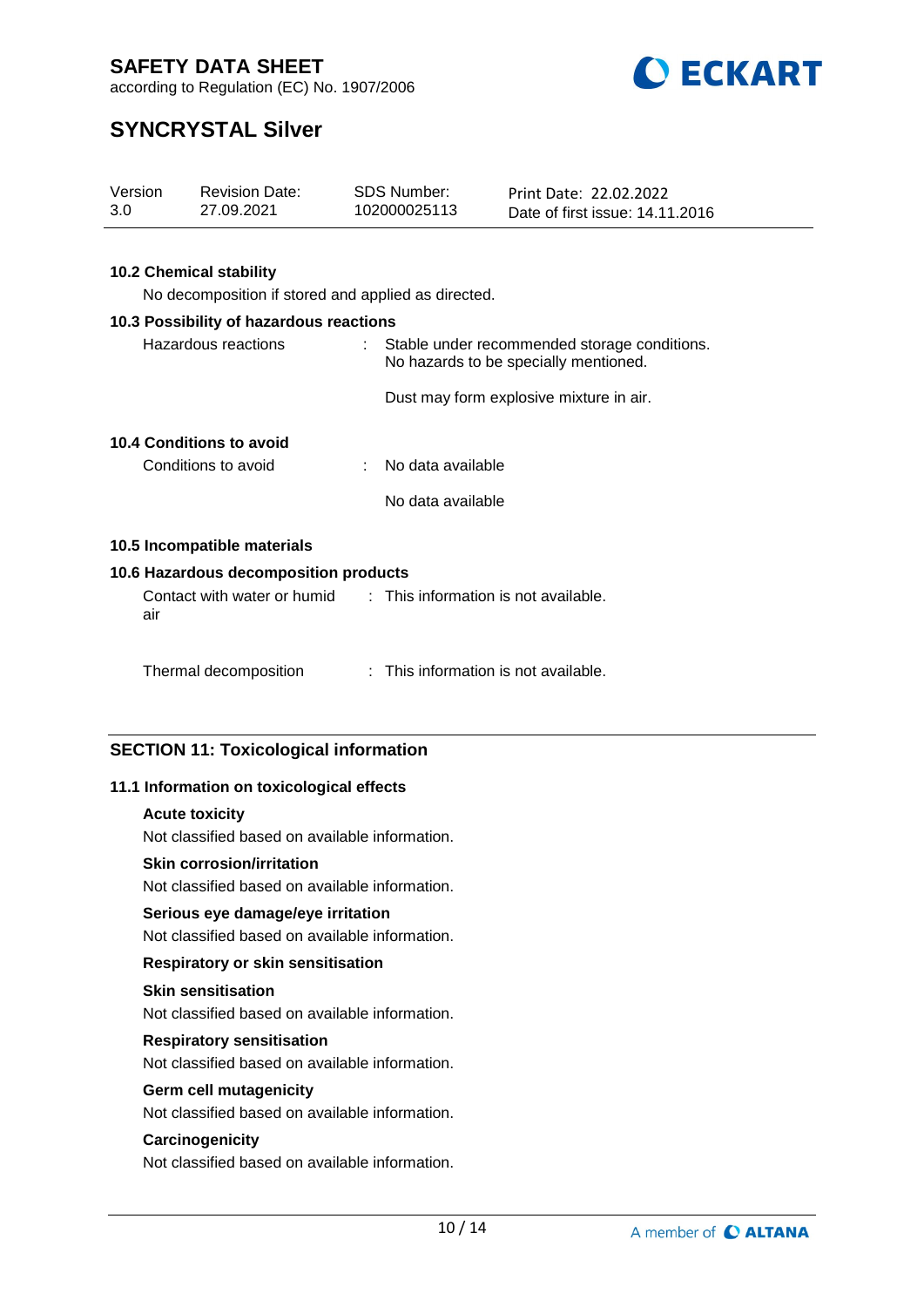



# **SYNCRYSTAL Silver**

| Version | <b>Revision Date:</b> | SDS Number:  | Print Date: 22.02.2022          |
|---------|-----------------------|--------------|---------------------------------|
| 3.0     | 27.09.2021            | 102000025113 | Date of first issue: 14.11.2016 |

### **Reproductive toxicity**

Not classified based on available information.

#### **STOT - single exposure**

Not classified based on available information.

### **STOT - repeated exposure**

Not classified based on available information.

#### **Aspiration toxicity**

Not classified based on available information.

#### **Further information**

#### **Product:**

Remarks: No data available

### **Components:**

## **Fluorphlogopite (Mg3K[AlF2O(SiO3)3]):**

Remarks: No data available

## **SECTION 12: Ecological information**

### **12.1 Toxicity**

No data available

### **12.2 Persistence and degradability**

No data available

### **12.3 Bioaccumulative potential**

No data available

## **12.4 Mobility in soil**

No data available

### **12.5 Results of PBT and vPvB assessment**

### **Product:**

Assessment : This substance/mixture contains no components considered to be either persistent, bioaccumulative and toxic (PBT), or very persistent and very bioaccumulative (vPvB) at levels of 0.1% or higher..

#### **12.6 Other adverse effects**

### **Product:**

| Additional ecological | No data available |
|-----------------------|-------------------|
| information           |                   |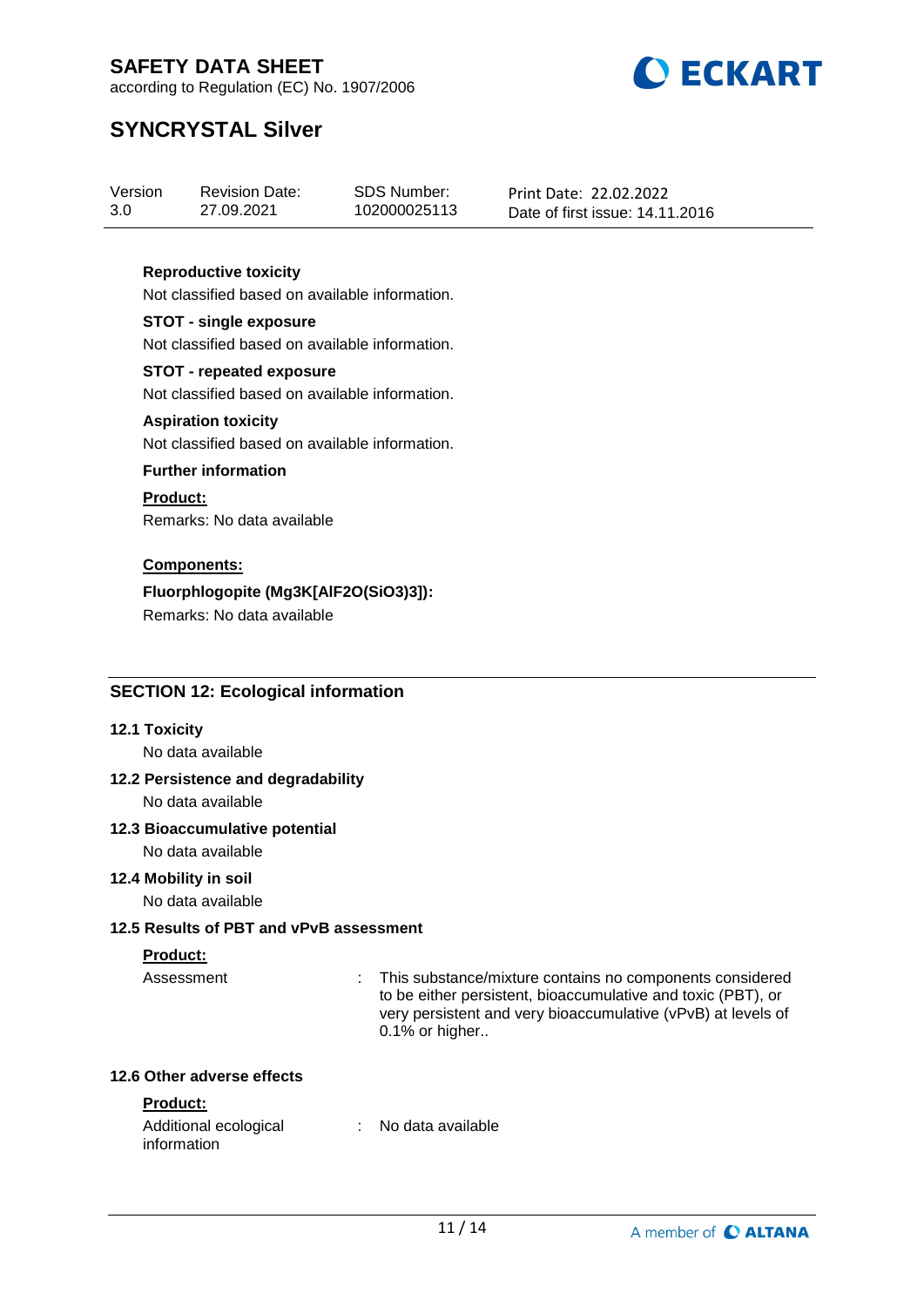

according to Regulation (EC) No. 1907/2006

# **SYNCRYSTAL Silver**

| Version<br>SDS Number:<br><b>Revision Date:</b><br>Print Date: 22.02.2022<br>3.0<br>102000025113<br>27.09.2021<br>Date of first issue: 14.11.2016 |  |
|---------------------------------------------------------------------------------------------------------------------------------------------------|--|
|---------------------------------------------------------------------------------------------------------------------------------------------------|--|

## **Components:**

## **Fluorphlogopite (Mg3K[AlF2O(SiO3)3]):**

Additional ecological : No data available information

# **SECTION 13: Disposal considerations**

#### **13.1 Waste treatment methods**

| Product                | In accordance with local and national regulations.                                                                                                      |
|------------------------|---------------------------------------------------------------------------------------------------------------------------------------------------------|
| Contaminated packaging | Empty containers should be taken to an approved waste<br>handling site for recycling or disposal.<br>In accordance with local and national regulations. |
|                        | Empty containers should be taken to an approved waste<br>handling site for recycling or disposal.                                                       |

### **SECTION 14: Transport information**

- **14.1 UN number**
- **14.2 UN proper shipping name**
- **14.3 Transport hazard class(es)**
- **14.4 Packing group**
- **14.5 Environmental hazards**
- **14.6 Special precautions for user**

Remarks : Not classified as dangerous in the meaning of transport regulations.

## **14.7 Transport in bulk according to Annex II of Marpol and the IBC Code**

Not applicable for product as supplied.

### **SECTION 15: Regulatory information**

#### **15.1 Safety, health and environmental regulations/legislation specific for the substance or mixture** REACH - Candidate List of Substances of Very High : This product does not contain

| 12/1 <i>1</i>                                     | $\sim$ $\sim$ $\sim$ $\sim$ $\sim$ $\sim$ $\sim$       |
|---------------------------------------------------|--------------------------------------------------------|
| Regulation (EC) No 1005/2009 on substances that   | 1907/2006 (REACH), Article 57).<br>$:$ Not applicable  |
| Concern for Authorisation (Article 59).           | substances of very high concern<br>(Regulation (EC) No |
| REACH - Candidate List of Substances of Very High | $\therefore$ This product does not contain             |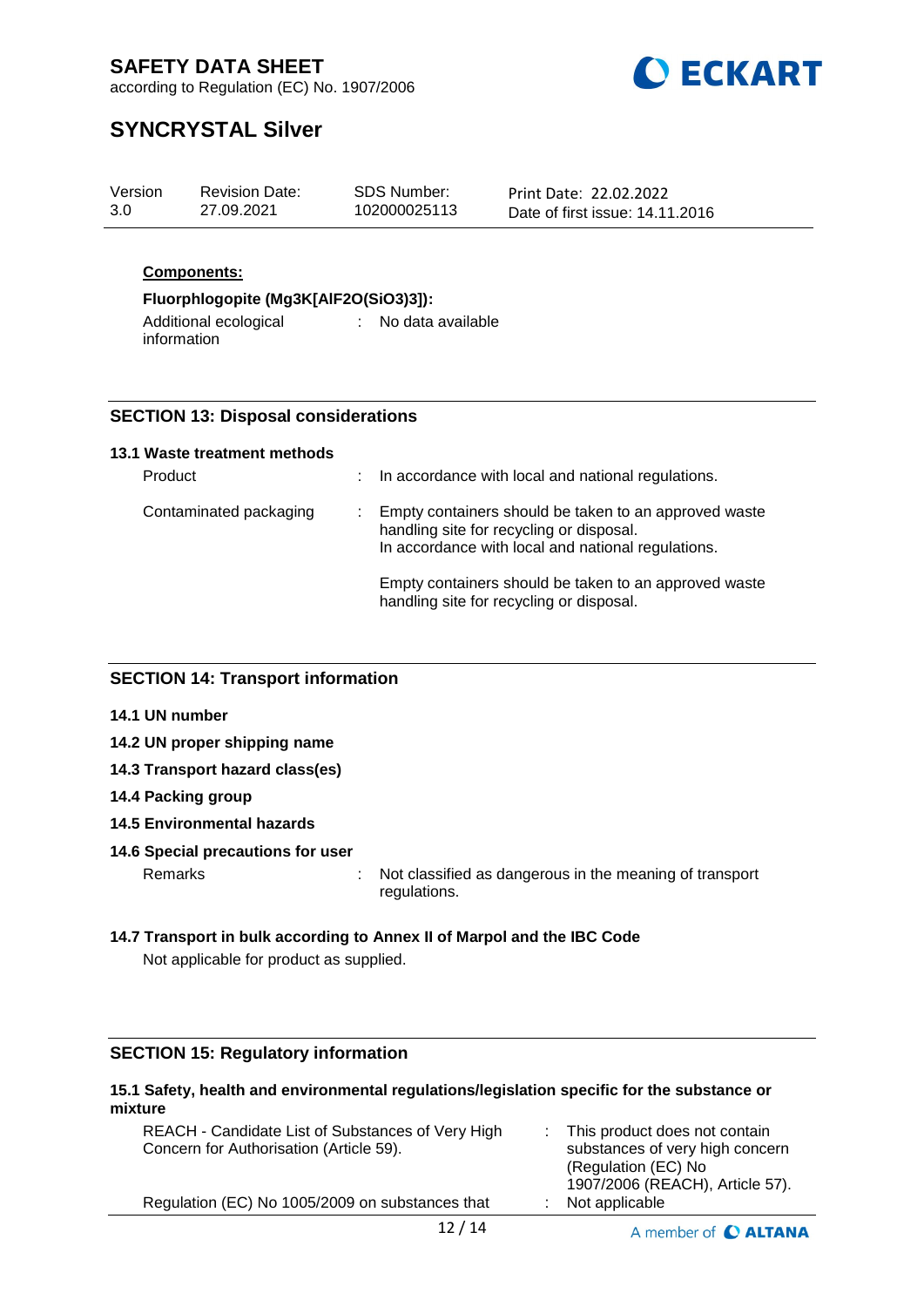

according to Regulation (EC) No. 1907/2006

# **SYNCRYSTAL Silver**

| Version<br>3.0                                                         | <b>Revision Date:</b><br>27.09.2021    | <b>SDS Number:</b><br>102000025113                                                                         |  |                | Print Date: 22.02.2022<br>Date of first issue: 14.11.2016 |
|------------------------------------------------------------------------|----------------------------------------|------------------------------------------------------------------------------------------------------------|--|----------------|-----------------------------------------------------------|
|                                                                        | deplete the ozone layer                |                                                                                                            |  |                |                                                           |
| Regulation (EU) 2019/1021 on persistent organic<br>pollutants (recast) |                                        |                                                                                                            |  | Not applicable |                                                           |
| (Annex XIV)                                                            |                                        | UK REACH List of substances subject to authorisation                                                       |  | ÷.             | Not applicable                                            |
|                                                                        | preparations and articles (Annex XVII) | REACH - Restrictions on the manufacture, placing on<br>the market and use of certain dangerous substances, |  | ÷.             | Not applicable                                            |

### **15.2 Chemical safety assessment**

### **SECTION 16: Other information**

#### **Full text of other abbreviations**

| 2000/39/EC          | Europe. Commission Directive 2000/39/EC establishing a first |
|---------------------|--------------------------------------------------------------|
|                     | list of indicative occupational exposure limit values        |
| 91/322/EEC          | Europe. Commission Directive 91/322/EEC on establishing      |
|                     | indicative limit values                                      |
| GB EH <sub>40</sub> | : UK. EH40 WEL - Workplace Exposure Limits                   |
| 2000/39/EC / TWA    | : Limit Value - eight hours                                  |
| 91/322/EEC / TWA    | : Limit Value - eight hours                                  |
| GB EH40 / TWA       | Long-term exposure limit (8-hour TWA reference period)       |
| GB EH40 / STEL      | Short-term exposure limit (15-minute reference period)       |

ADN - European Agreement concerning the International Carriage of Dangerous Goods by Inland Waterways; ADR - European Agreement concerning the International Carriage of Dangerous Goods by Road; AIIC - Australian Inventory of Industrial Chemicals; ASTM - American Society for the Testing of Materials; bw - Body weight; CLP - Classification Labelling Packaging Regulation; Regulation (EC) No 1272/2008; CMR - Carcinogen, Mutagen or Reproductive Toxicant; DIN - Standard of the German Institute for Standardisation; DSL - Domestic Substances List (Canada); ECHA - European Chemicals Agency; EC-Number - European Community number; ECx - Concentration associated with x% response; ELx - Loading rate associated with x% response; EmS - Emergency Schedule; ENCS - Existing and New Chemical Substances (Japan); ErCx - Concentration associated with x% growth rate response; GHS - Globally Harmonized System; GLP - Good Laboratory Practice; IARC - International Agency for Research on Cancer; IATA - International Air Transport Association; IBC - International Code for the Construction and Equipment of Ships carrying Dangerous Chemicals in Bulk; IC50 - Half maximal inhibitory concentration; ICAO - International Civil Aviation Organization; IECSC - Inventory of Existing Chemical Substances in China; IMDG - International Maritime Dangerous Goods; IMO - International Maritime Organization; ISHL - Industrial Safety and Health Law (Japan); ISO - International Organisation for Standardization; KECI - Korea Existing Chemicals Inventory; LC50 - Lethal Concentration to 50 % of a test population; LD50 - Lethal Dose to 50% of a test population (Median Lethal Dose); MARPOL - International Convention for the Prevention of Pollution from Ships; n.o.s. - Not Otherwise Specified; NO(A)EC - No Observed (Adverse) Effect Concentration; NO(A)EL - No Observed (Adverse) Effect Level; NOELR - No Observable Effect Loading Rate; NZIoC - New Zealand Inventory of Chemicals; OECD - Organization for Economic Co-operation and Development; OPPTS - Office of Chemical Safety and Pollution Prevention; PBT - Persistent, Bioaccumulative and Toxic substance; PICCS - Philippines Inventory of